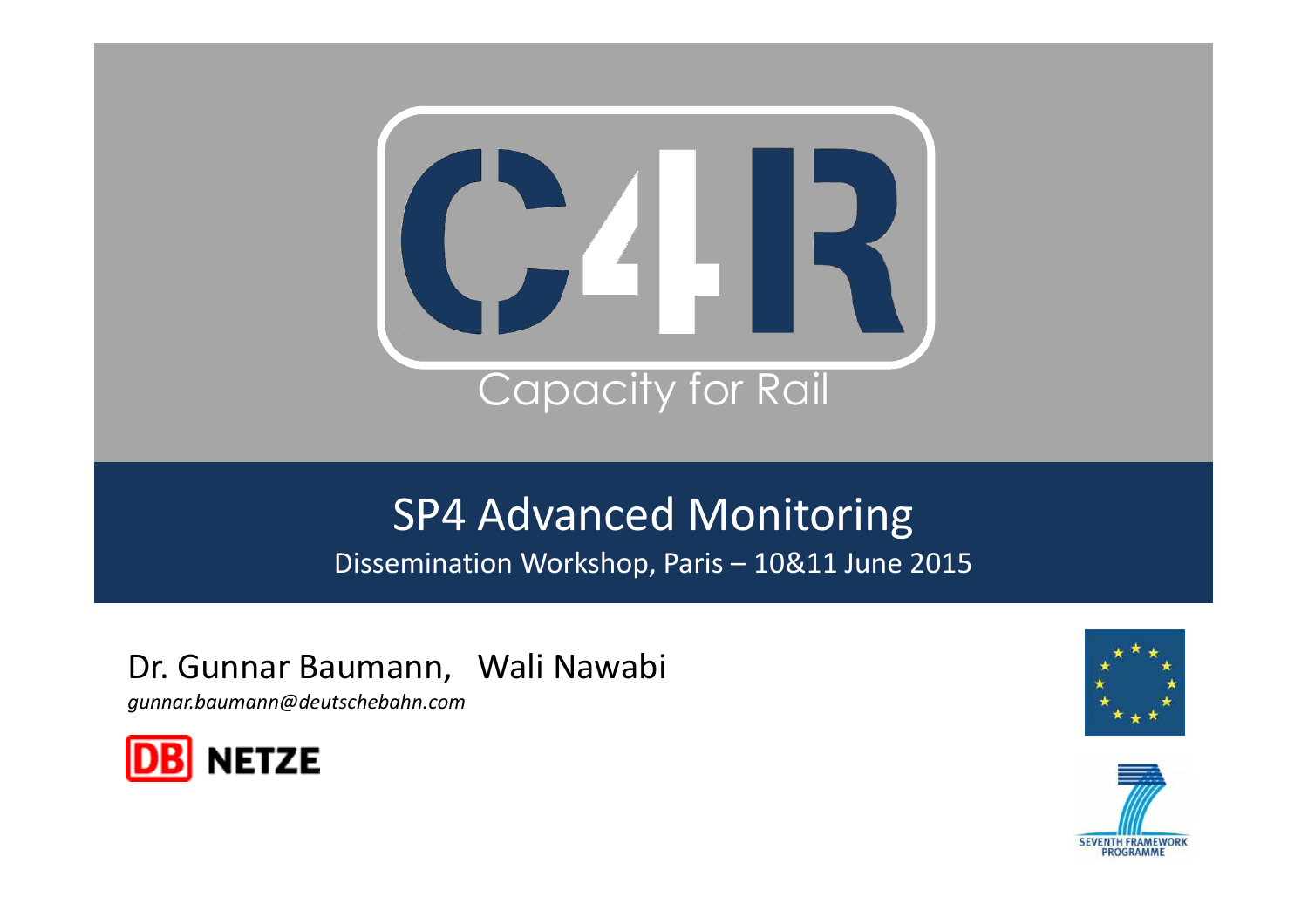

| Workpackages and content                                                             |                                                                                           |                                                   |                                                                                    |
|--------------------------------------------------------------------------------------|-------------------------------------------------------------------------------------------|---------------------------------------------------|------------------------------------------------------------------------------------|
| <b>SP 4 - Advanced Monitoring</b>                                                    |                                                                                           |                                                   |                                                                                    |
| <b>WP4.1</b>                                                                         | <b>WP 4.2</b>                                                                             | <b>WP 4.3</b>                                     | <b>WP 4.4</b>                                                                      |
| <b>Monitoring</b><br><b>Strategies and</b><br>evaluation,<br><b>Algorithms</b>       | <b>Monitoring</b><br><b>Technologies &amp;</b><br><b>Sensor</b>                           | Implementation<br>in new structures               | <b>Migration of</b><br>innovative tech-<br>nologies to exist-<br>ing structures    |
| <b>Mechanical</b><br>Analysis, Data<br>handling,<br>mathematics,<br>"Customer needs" | <b>Measurement</b><br>technologies,<br>overview and<br>experiences in other<br>industries | Civil engineering &<br>monitoring<br>technologies | Infrastructure<br>Knowledge and<br>maintenance<br>problems; meas-<br>urement tech. |

**Demonstrators**

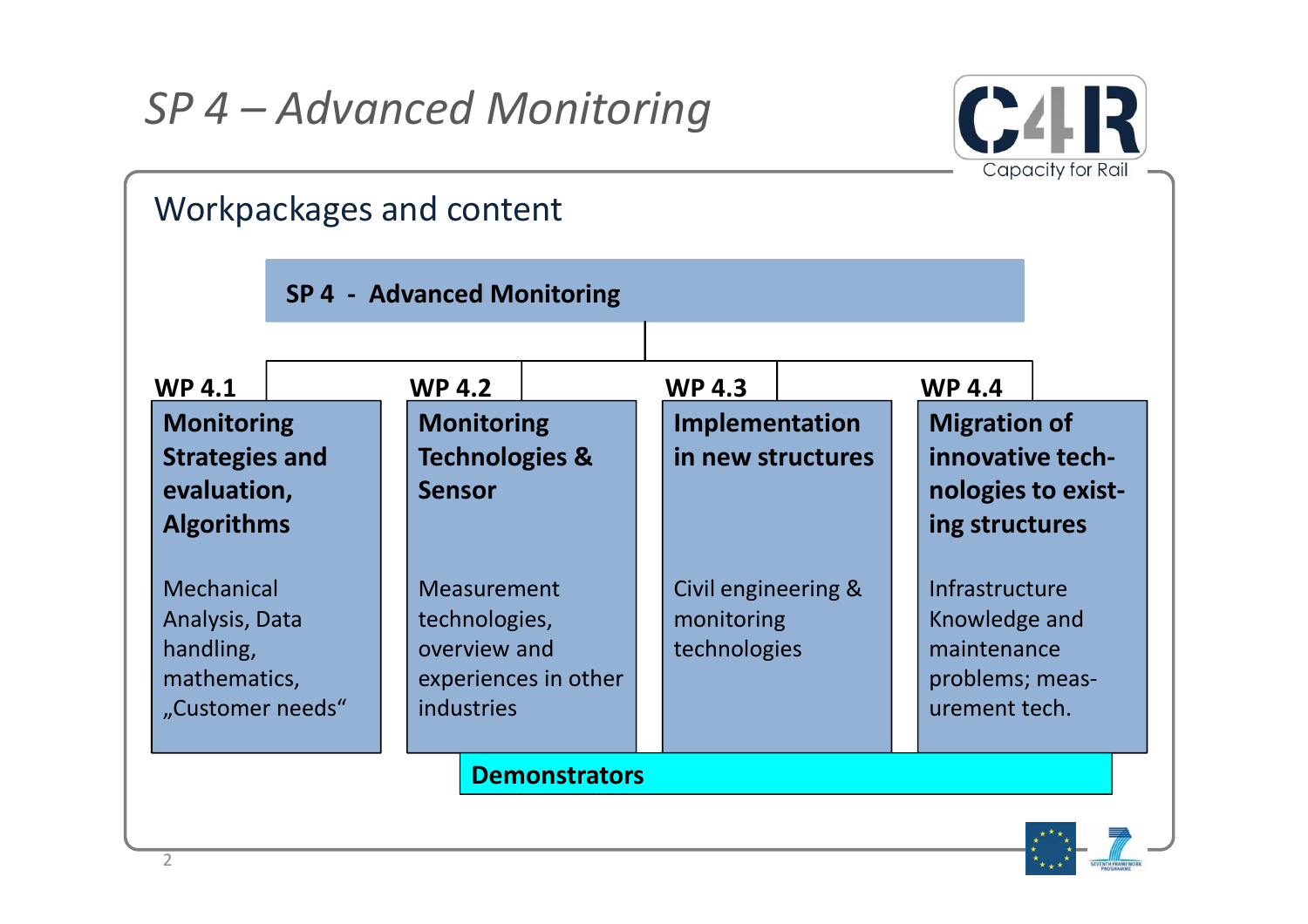



### **Steps of the last 18 month …**

- $\triangleright$  Development of a questionnaire for maintenance
- $\triangleright$  , Wish-list" for components/systems which should be monitored
- $\triangleright$  Process for technical and economical assessment
- $\triangleright$  Definition of requirements for Monitoring Technologies
- $\triangleright$  Survey of suitable Monitoring Sensors/Technologies
- $\triangleright$  Application examples for new structures and Retro-fit

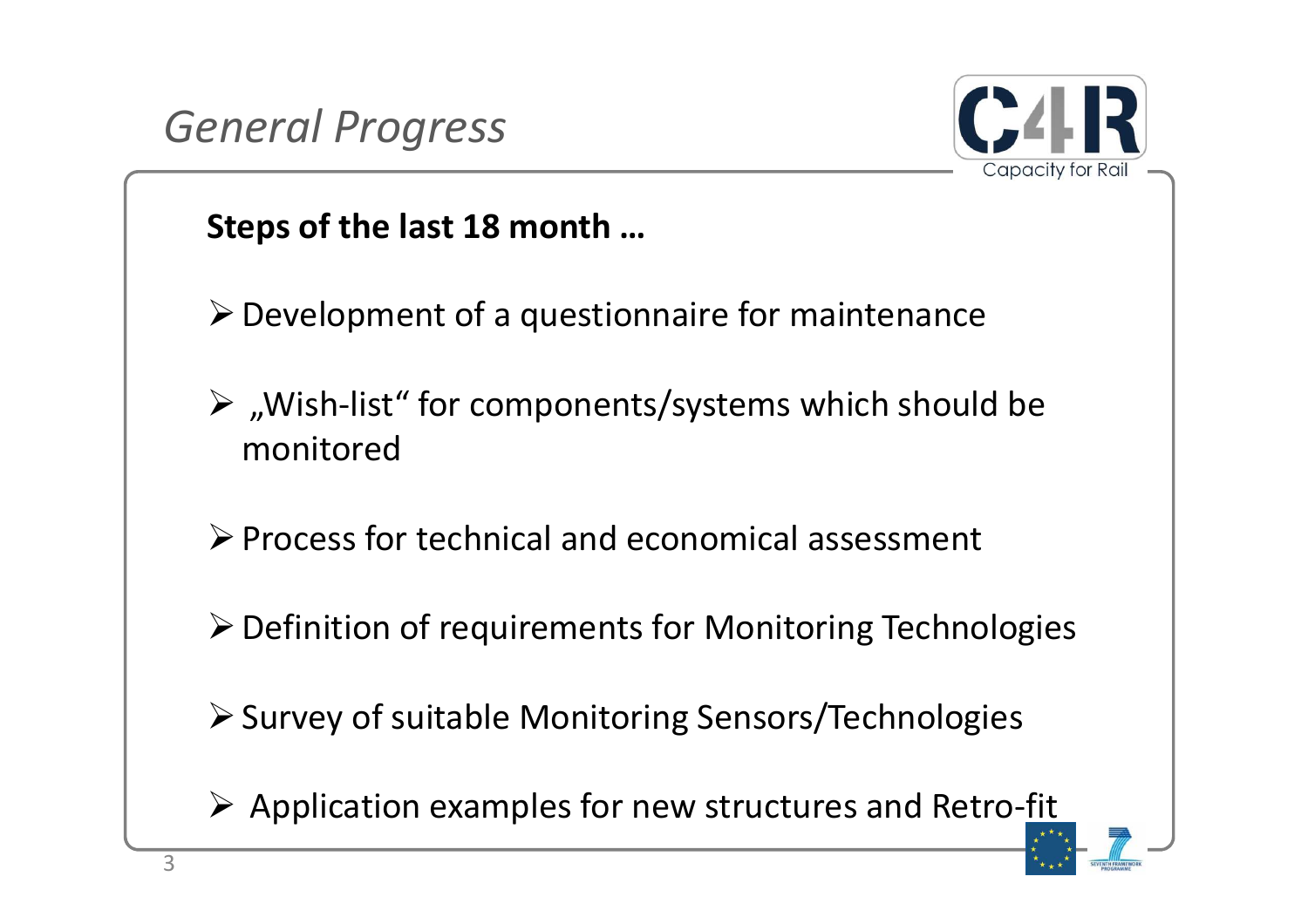# *Starting point for the questionnaire*



- Target group of the questionnaire are Asset manager and strategists of the railway systems
- I dentification of the needs regarding diagnostic and monitoring respectively for short-term, mid-term and long-term perspective
- Create a decision support for diagnostic/monitoring demand based on technical and operational analysis, i. e. to figure out where diagnostic and monitoring respectively is required and to evaluate how much does it cost
- Systems and components of assets for the trades of track, civil engineering structure and control & safety technologies

**objective: priority list reg. diagnostic technology and monitoring respectively for new and retrofit components**

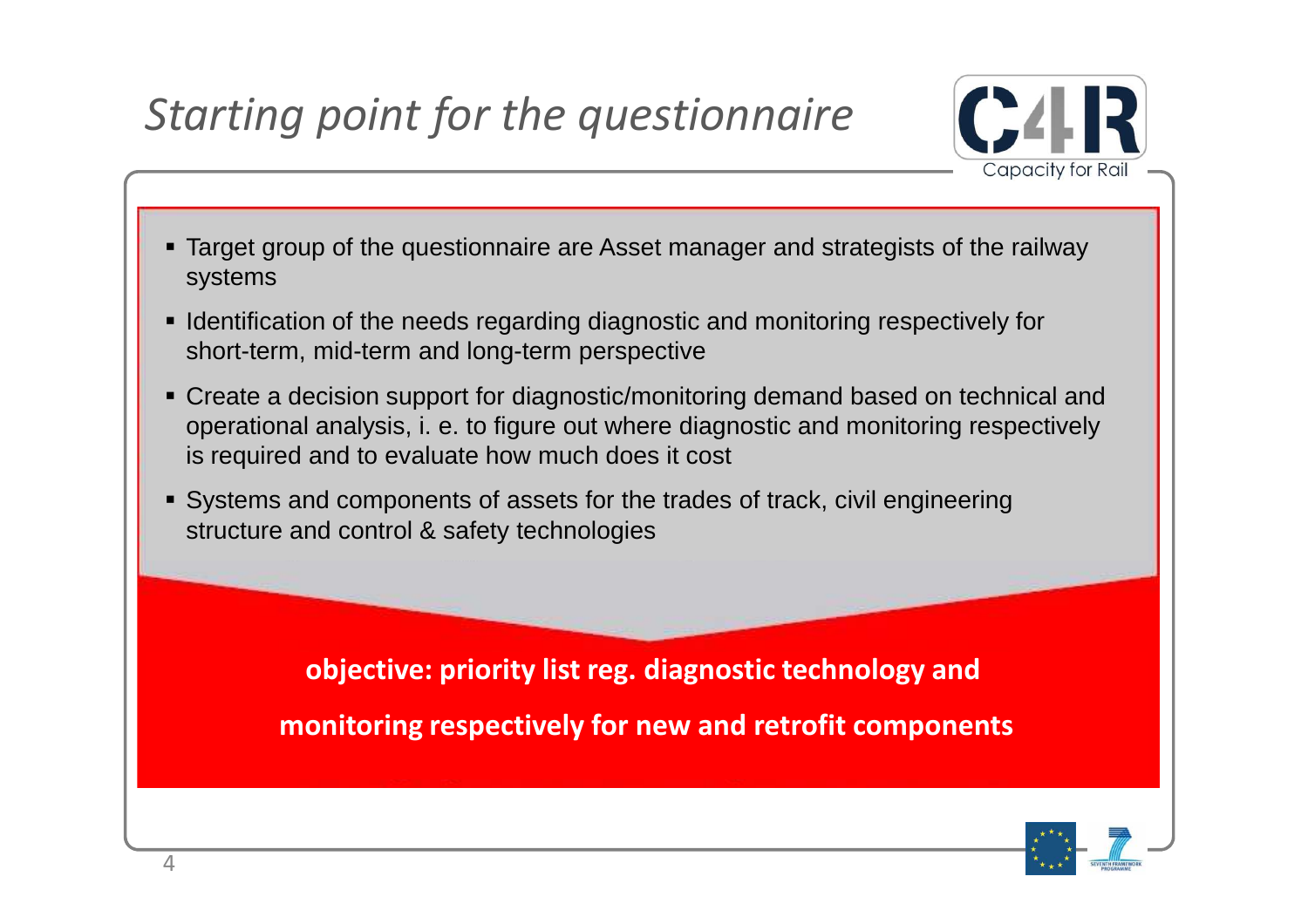### *Description of the flow chart with the necessary steps*

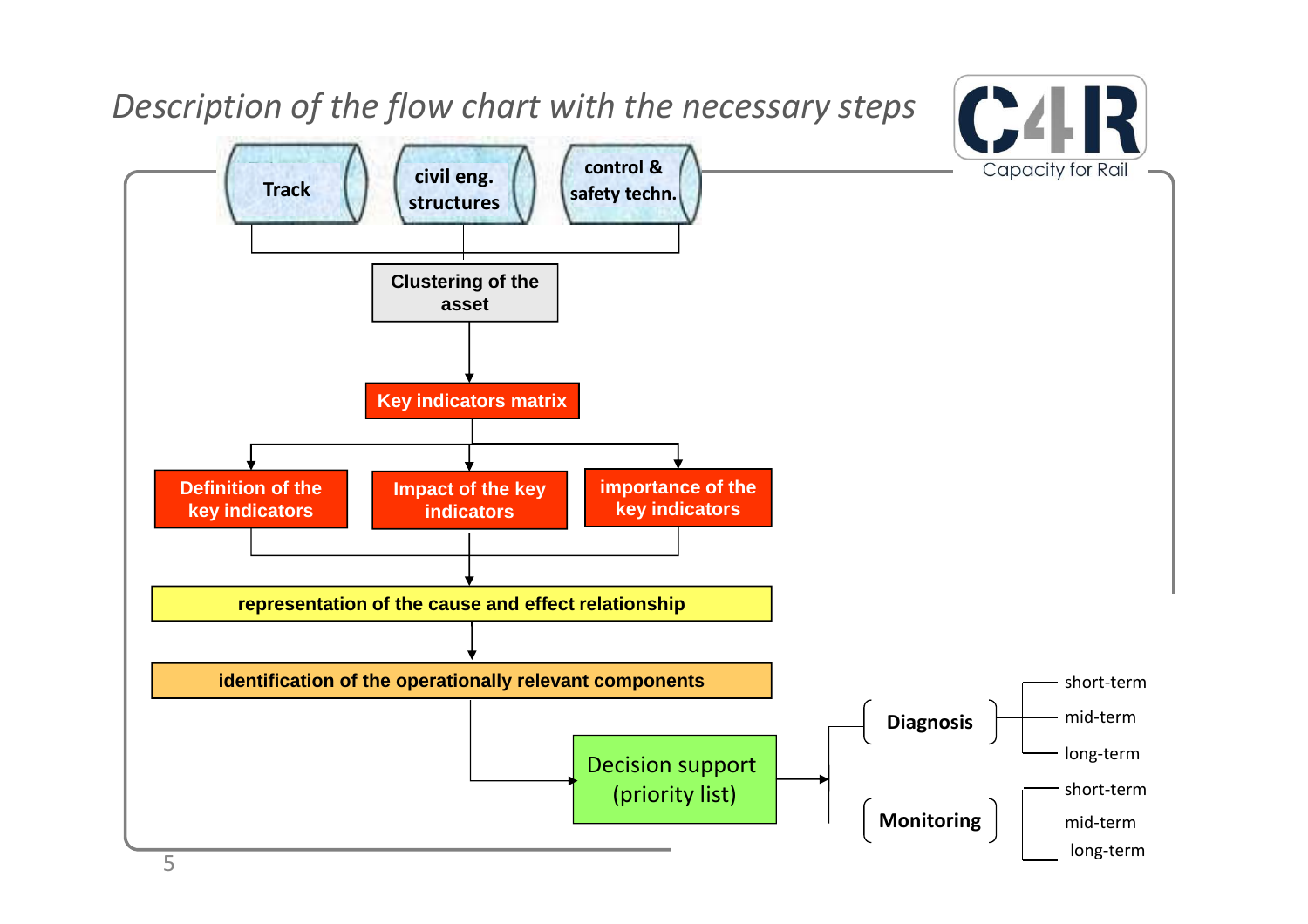

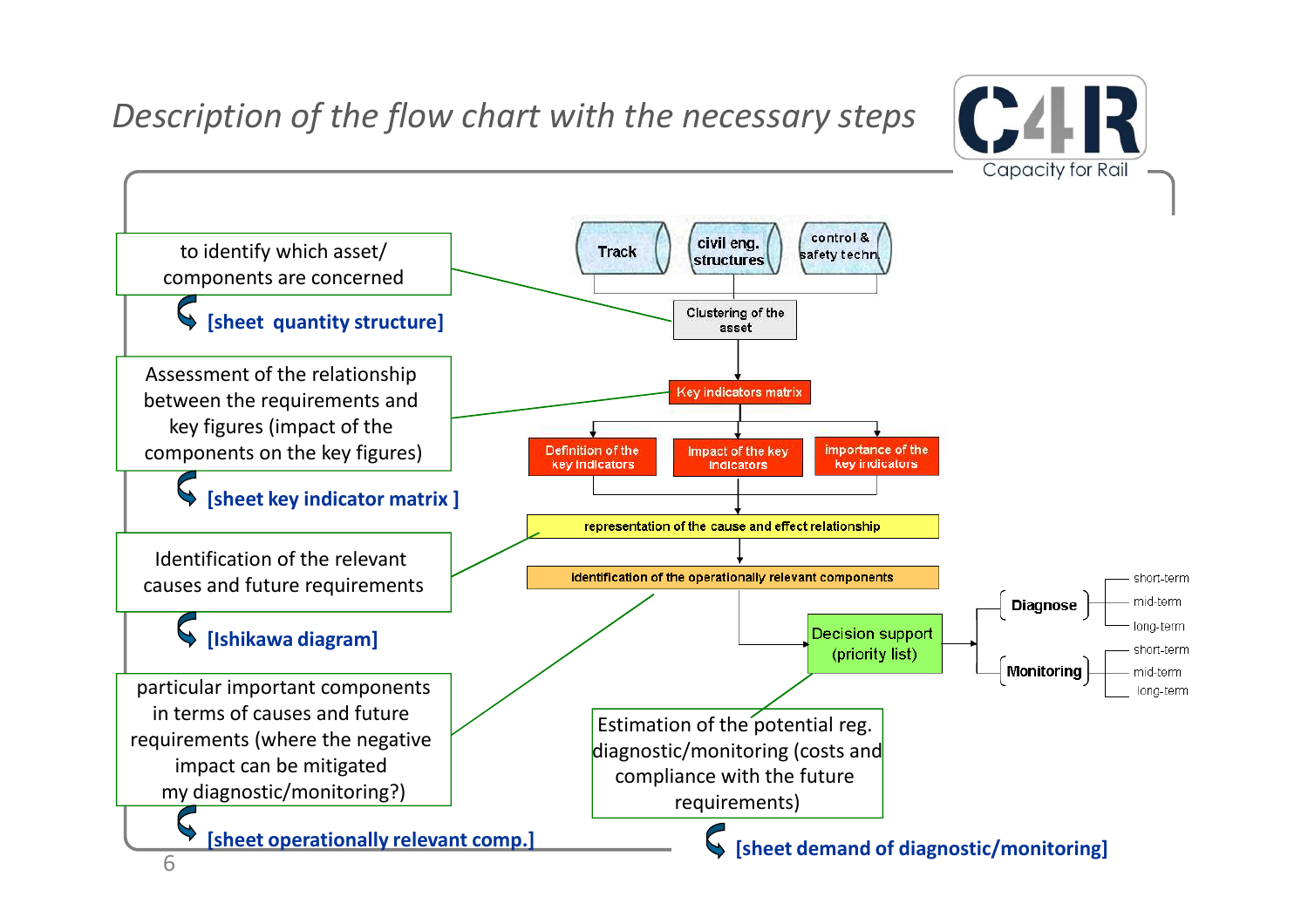$C<sub>4</sub>$ *Representation of the cause and effect relationship through Ishikawa diagram* Capacity for Rail **human method method machine failure environment environment** 7**VENTH FRAMEWITH**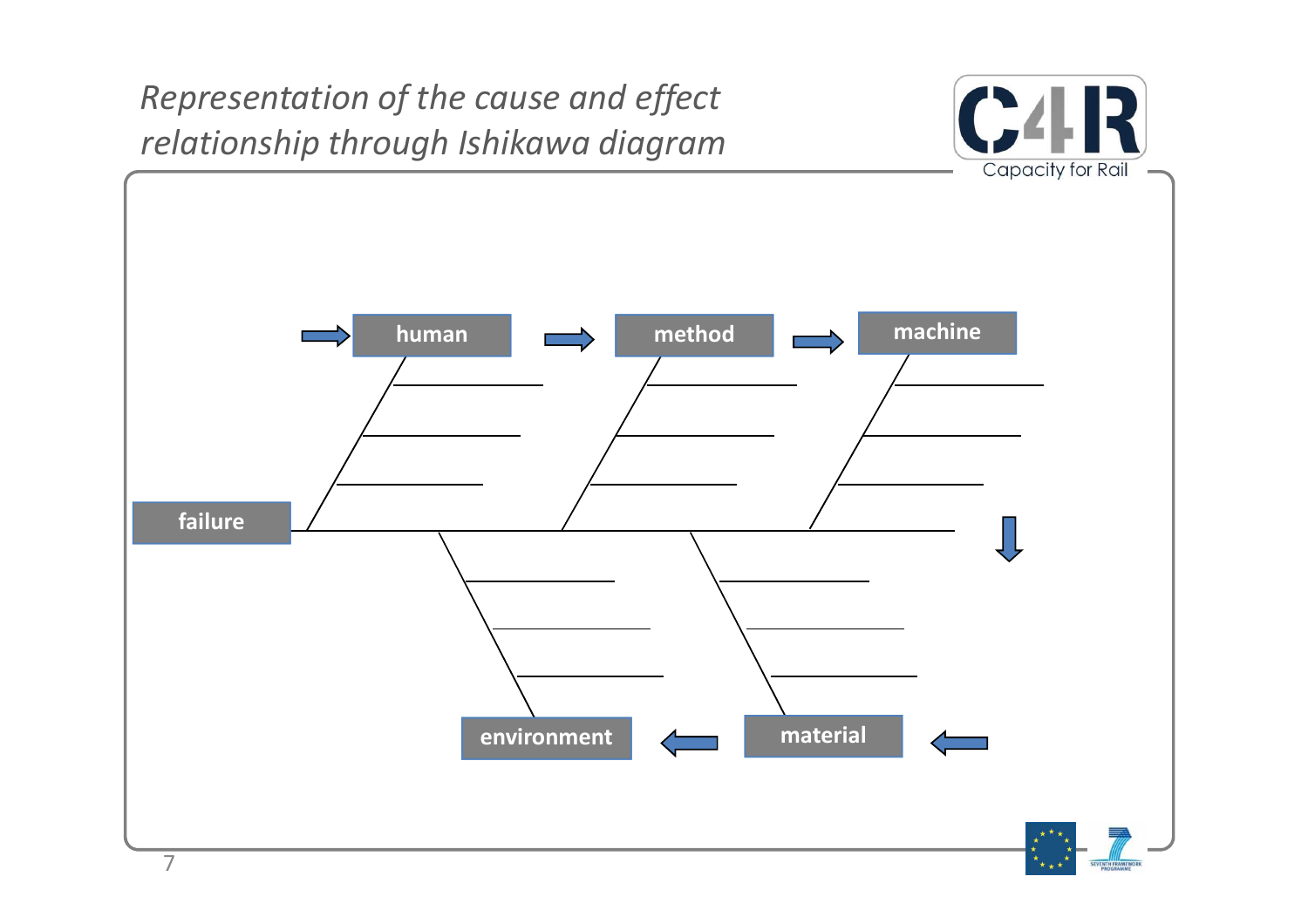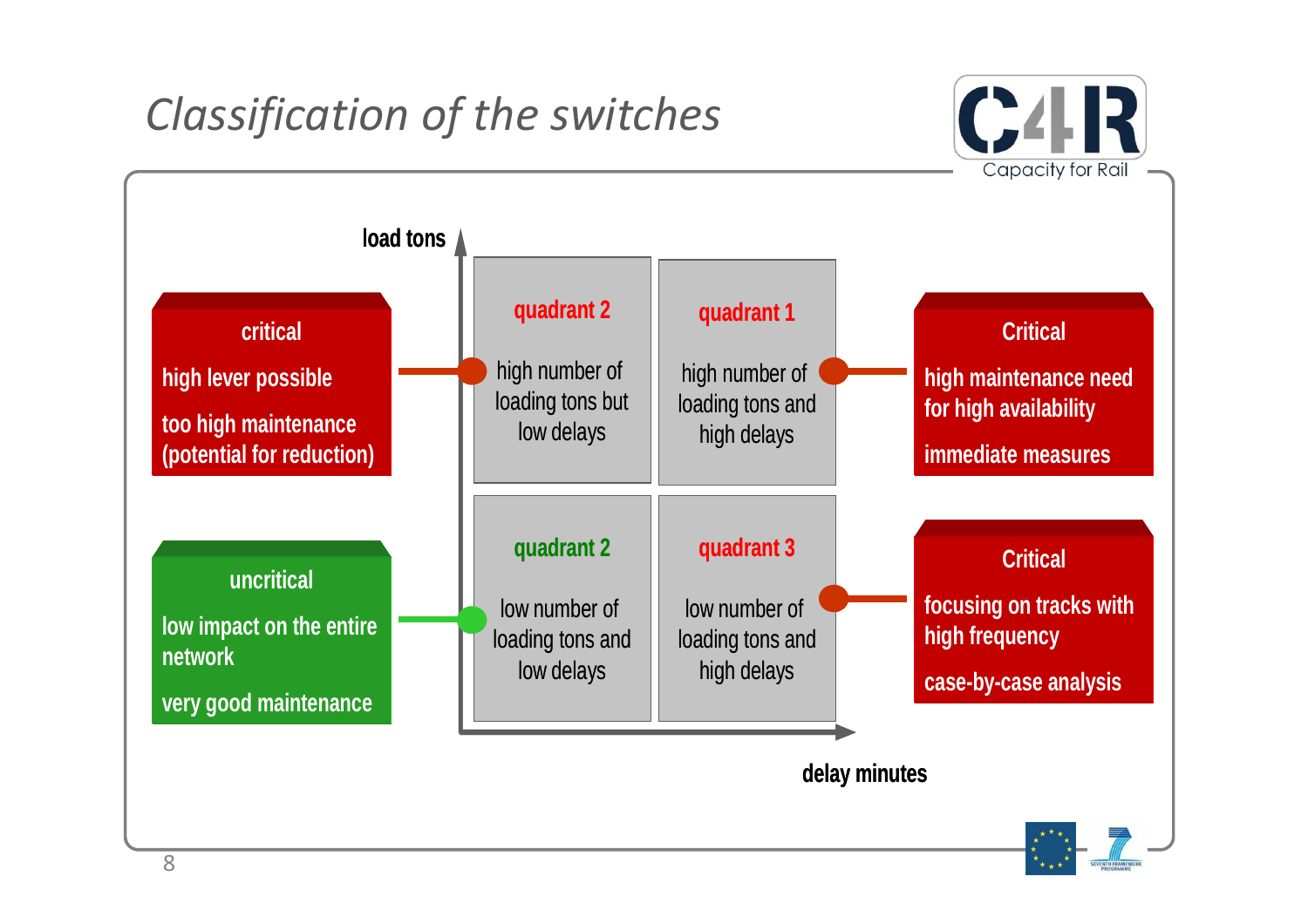*Analyses based on the available data*

**Cost per damage**

high

low

moderate



**Frequency of failure per time slice**

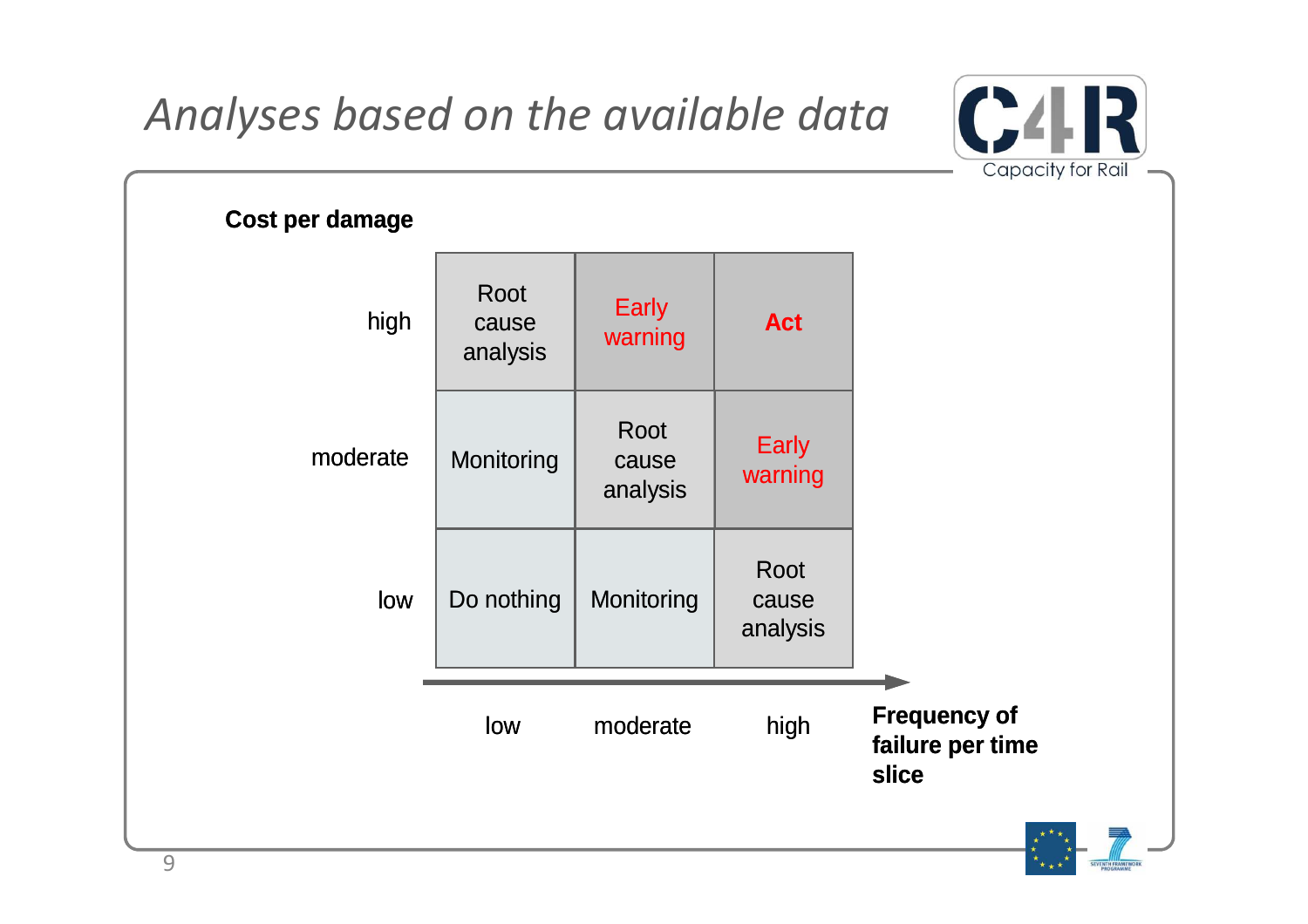

In general, the main objective is to mitigate the number of technical disruptions and delay minutes as well as reducing the related life cycle costs of the switches. In detail, the defined tasks to achieve the objectives are:

- $\triangleright$  Establishment of simple key performance indicators related to the availability for controlling substantial production means (performance measurement, analysis and monitoring system).
- $\triangleright$  Classification of all switches on availability criteria
- $\triangleright$  Definition of equipment standard for the complete system switch (which switch category gets e. g. a heating system, diagnostic or closure compartment cover)
- $\triangleright$  Development of a strategy for the preventive maintenance and implementation concept
- Target-actual comparison regarding the equipment standard sharply outlined on the switch

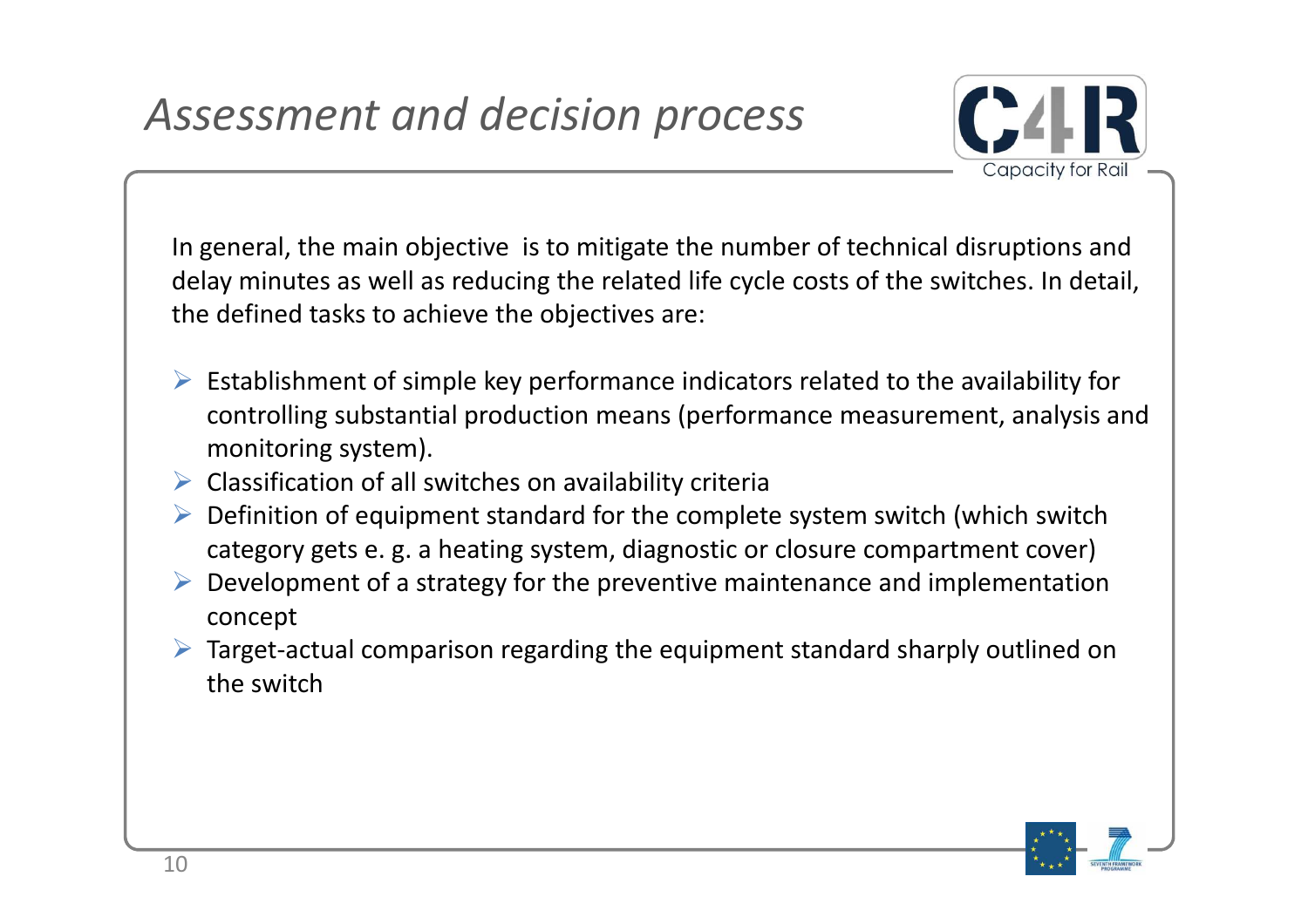

In general, the main objective is to mitigate the number of technical disruptions and delay minutes as well as reducing the related life cycle costs of the switches. In detail, the defined tasks to achieve the objectives are:

- $\triangleright$  Establishment of simple key performance indicators related to the availability for controlling substantial production means (performance measurement, analysis and monitoring system).
- $\triangleright$  Classification of all switches on availability criteria
- **Definition of equipment standard for the complete system switch (which switch category gets e. g. a heating system, diagnostic or closure compartment cover)**
- $\triangleright$  Development of a strategy for the preventive maintenance and implementation concept
- Target-actual comparison regarding the equipment standard sharply outlined on the switch

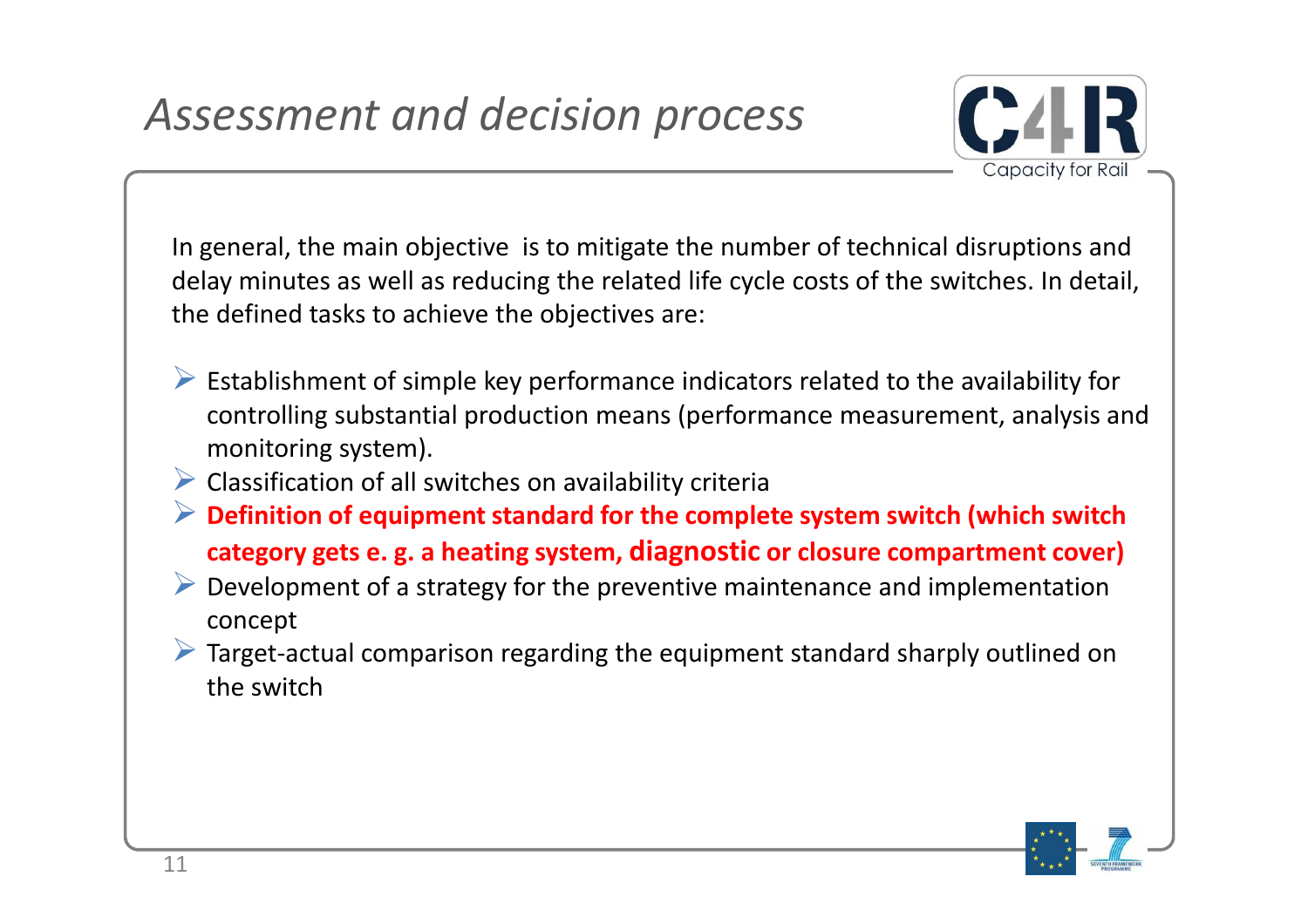

#### • Monitoring

Measuring of direct or indirect values to identify unusual product behaviour. (Switches  $\rightarrow$  measurement of the current)

#### • Diagnosis

Automatic assessment of measured values. Repeatability ensured by statistic . Clear Knowledge about the behaviour of components or products.

#### • Inspection (Self-inspection)

Measurement or visual assessment of safety relevant behaviours. The measurement accuracy must be at least 10-times better than the value in the specification. (1,0 mm  $\rightarrow$  0,01 mm)





#### **LONG-TERM POINT MACHINE BEHAVIOUR**

**Example:** Point machine temperature-induced anomalies



**Note:** Proprietary point diagnostic system reports no error

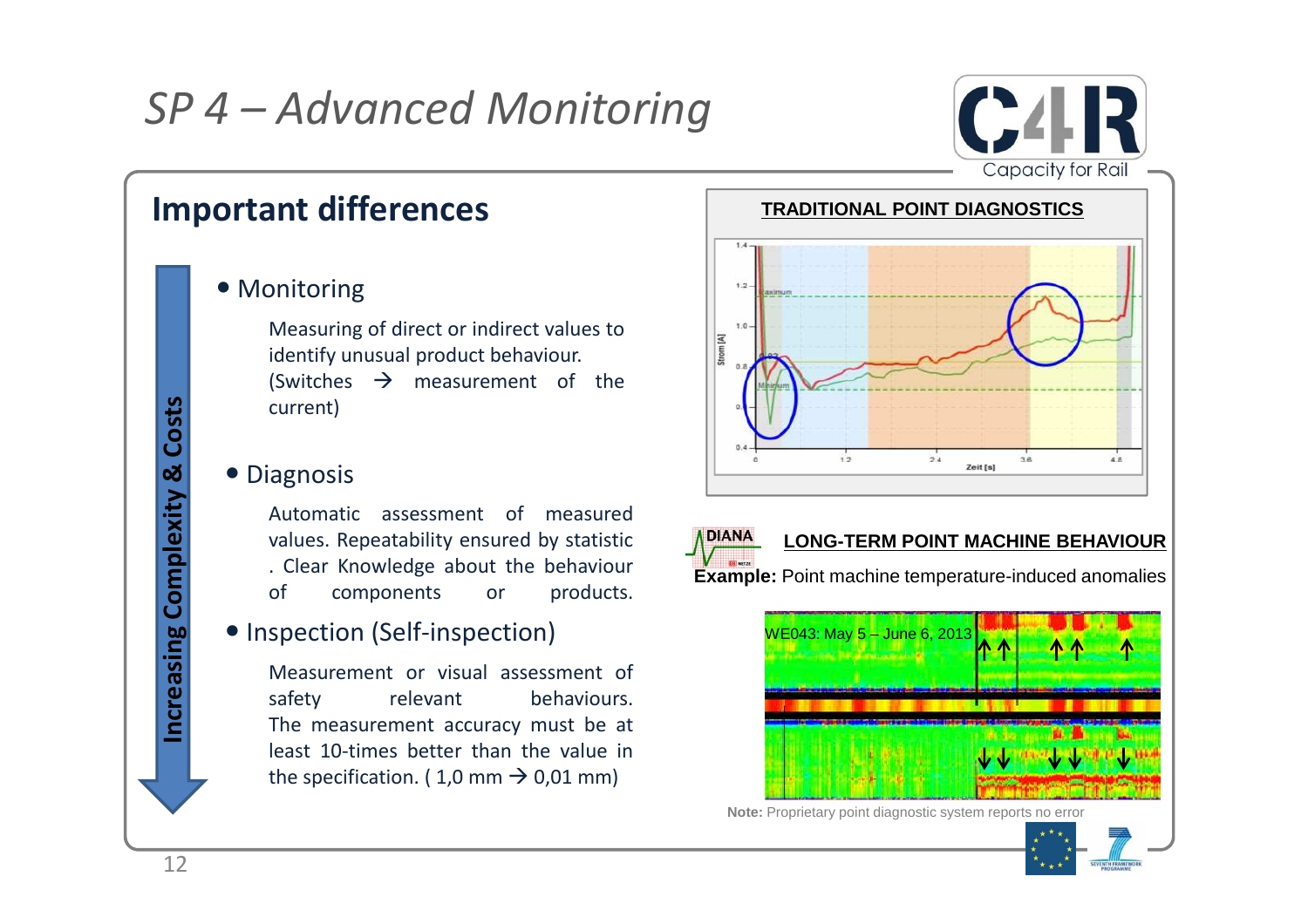

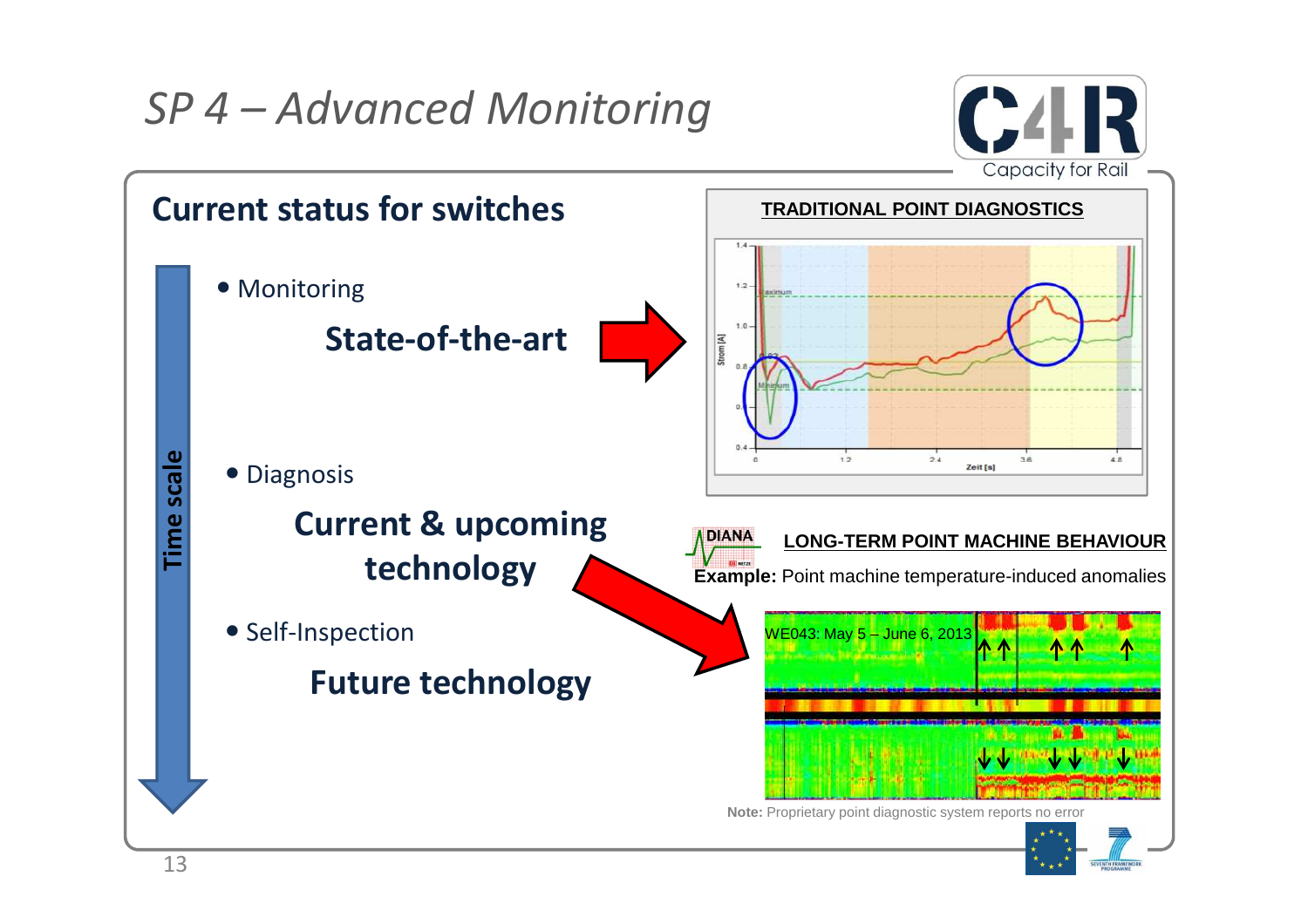



### **Open points for switches**

 Monitoring of Actuating and Locking System is State-ofthe-art.

 $\triangleright$  Necessary is the monitoring of the dynamic behaviour of the switch  $\rightarrow$  Information about track degradation  $\triangleright$  Necessary ist the monitoring of the frog for defects – up today identified only by visual inspection

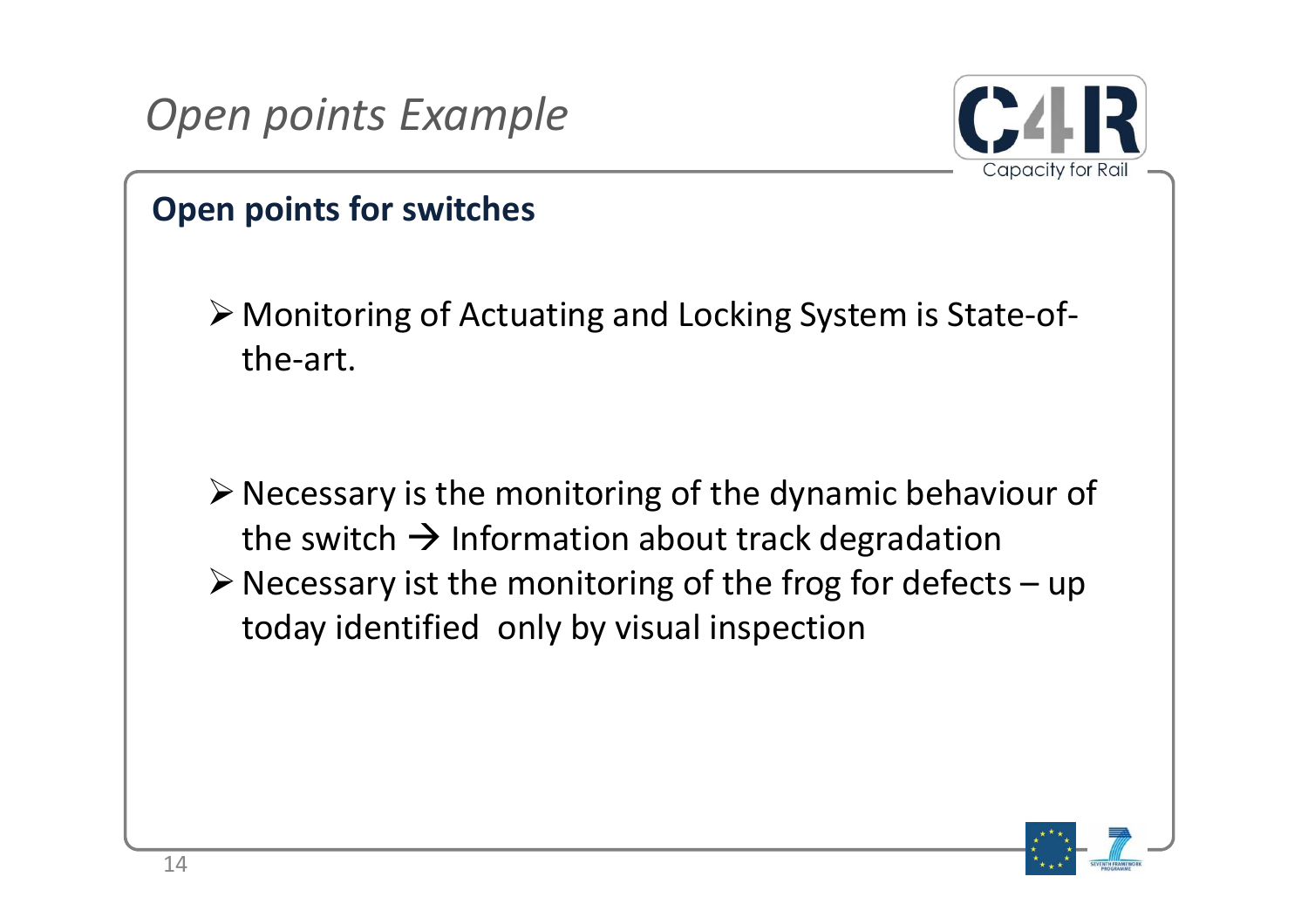

 $\triangleright$  A first evaluation of an "Optasence"-fingerprint of a highspeed line was done and should be analysed by track specialists within the department.



 $\triangleright$  A comparision with acoustic-monitoring is planned for august to identify further signal patterns for RCM purposes.  $\rightarrow$  noise, axle counting, hunting, wheel flats ... Input SP3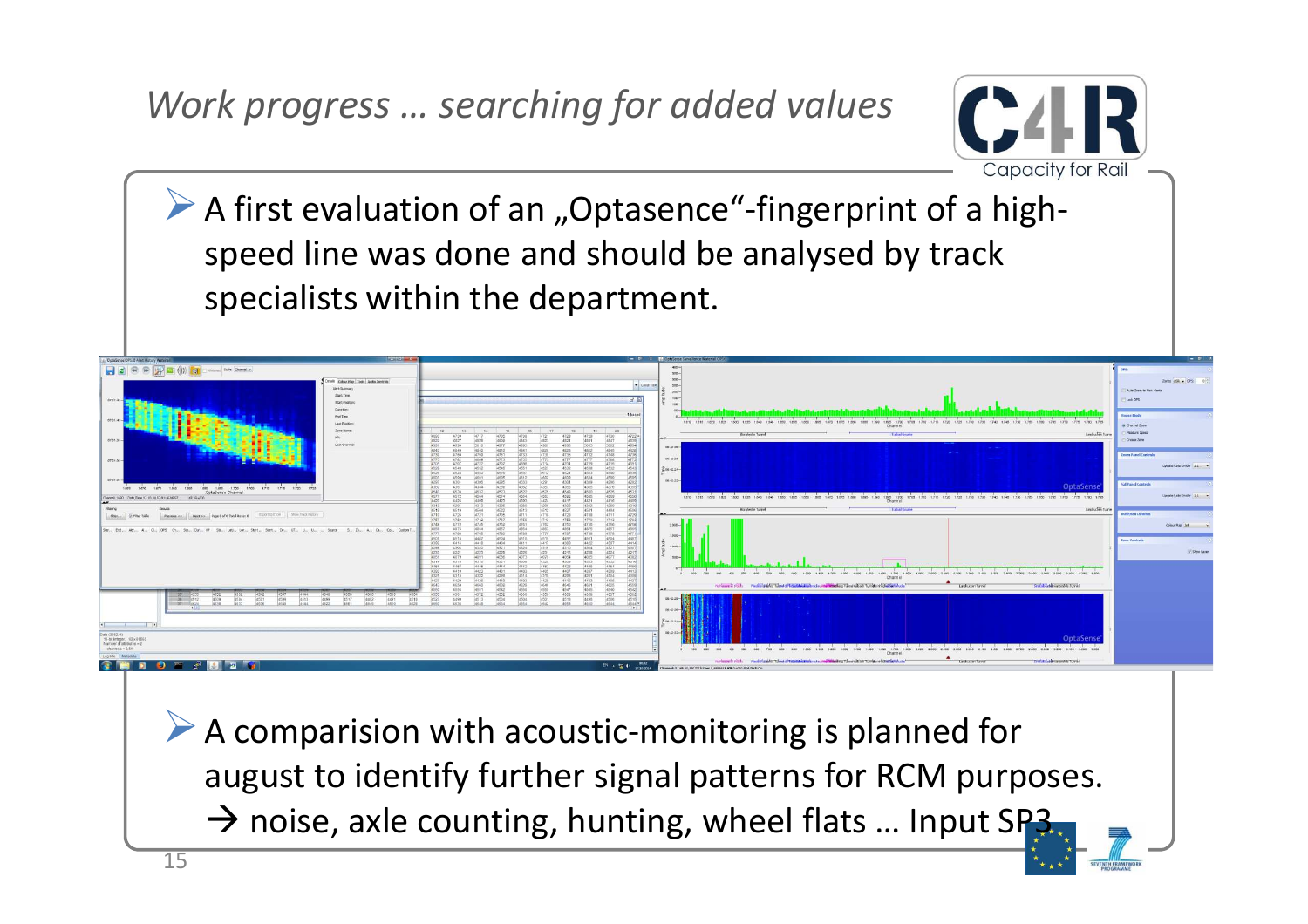

## WP4.3 Implementation in new infrastructures Dissemination Workshop, Paris – 10&11 June 2015

Sergio Escriba Marín

sergio.escriba@cemosa.es





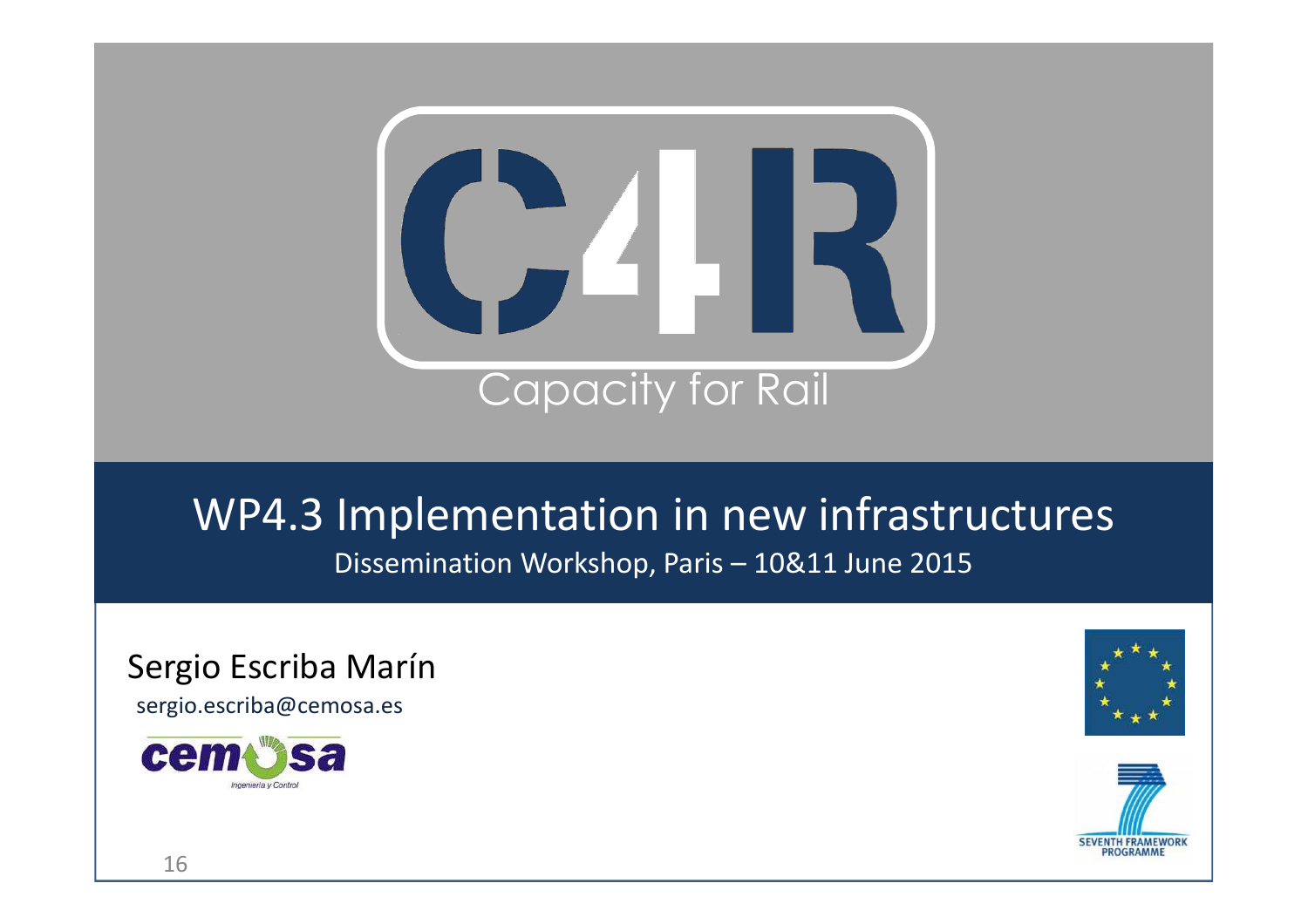

### **Contents**

- 1. WP 4.3. Overview
- 2. Design 1 Modular Slab Track
- 3. Design 2 Ladder Track
- 4. Next steps and outcomes

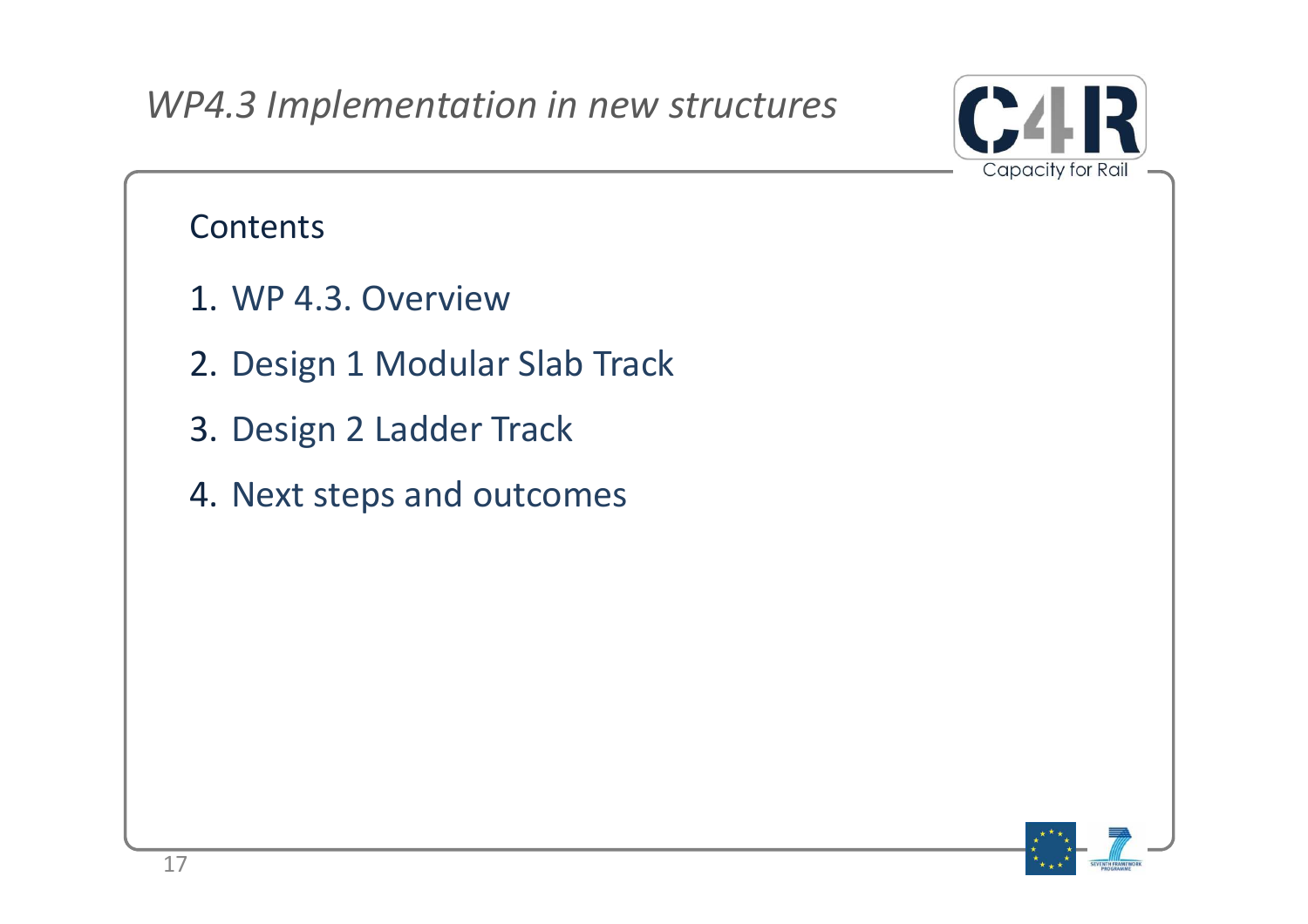

### **Work Package 4.3. Implementation in new structures**

Goal

To design and demonstrate the Advanced Monitoring system to be integrated in the new slab track concepts developed in SP1.

Tasks

- T4.3.1. Specific monitoring requirements and techniques for the new infrastructure elements
- T4.3.2. Analysis of the interaction/interference between sensors and infrastructure elements
- T4.3.3. Development of procedures for installation, maintenance and replacement of sensors
- T4.3.4. Demonstration of innovative monitoring concepts in new infrastructure

Partners

CEMOSA (leader), Deutsche Bahn, ACCIONA, University of Birmingham, Uppsala University, University of Porto, ADEVICE, TCDD, REFER, EFRTC

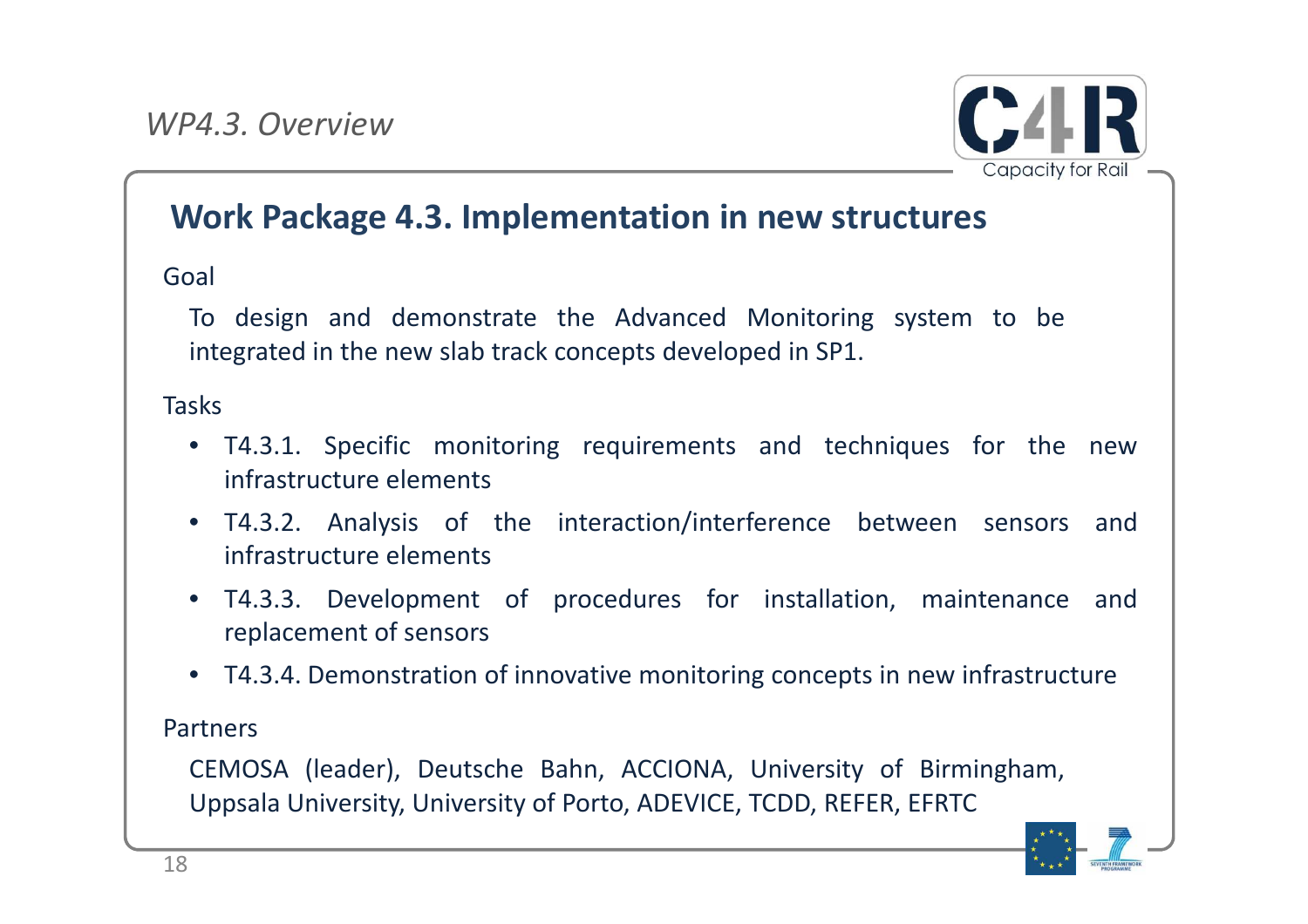

#### **Modular Slab Track**

### RAMS optimised concept



#### Weak points

- High lateral forces in the stoppers.
- Possible movements in the gap between consecutive slabs
- Loss of tightening force in steel plates fixing the blocks to the slab
- Drainage of the blocks channel and the slab



Failure detection methods

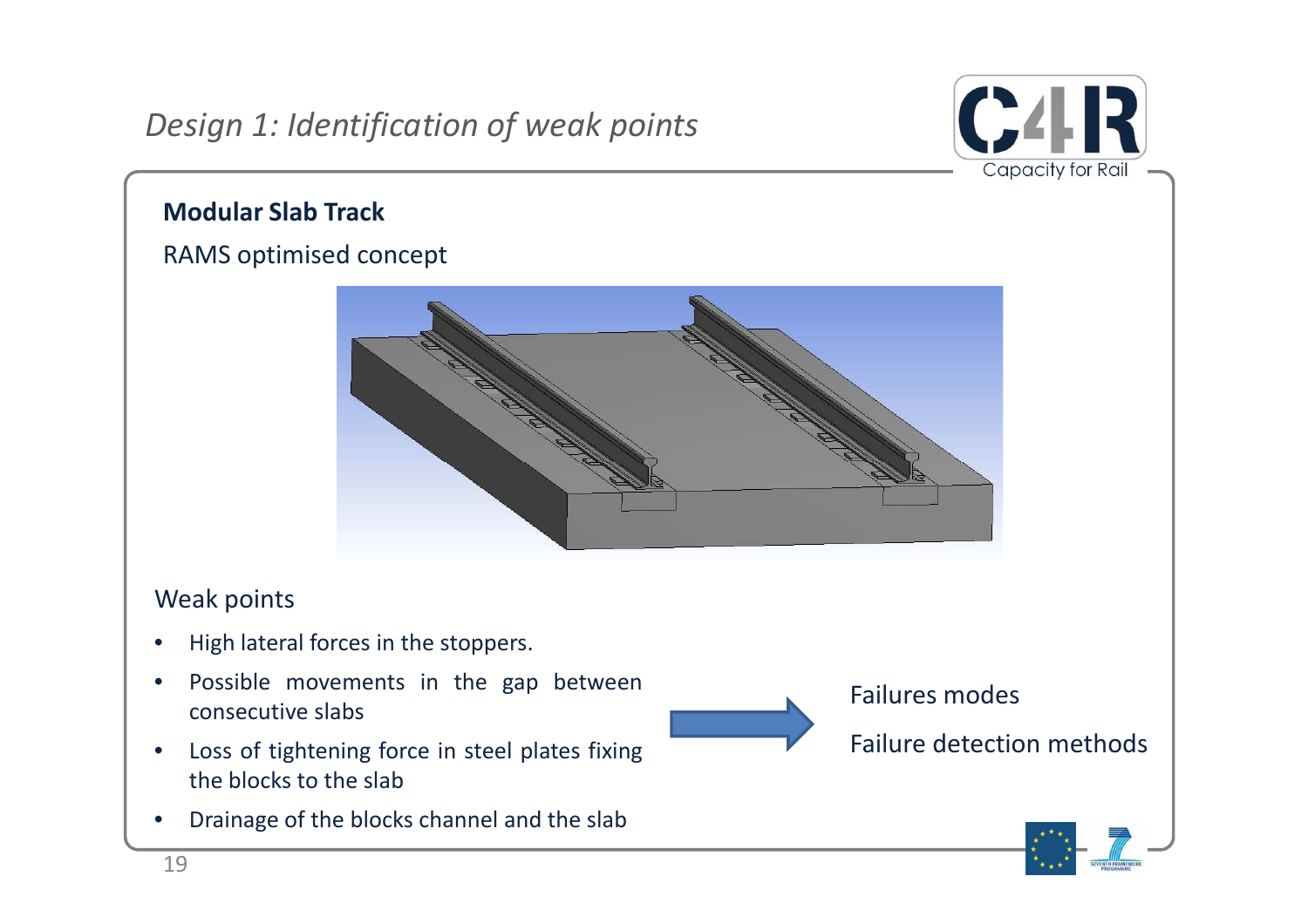

#### **Low cost sensors embedded in precast concrete elements**

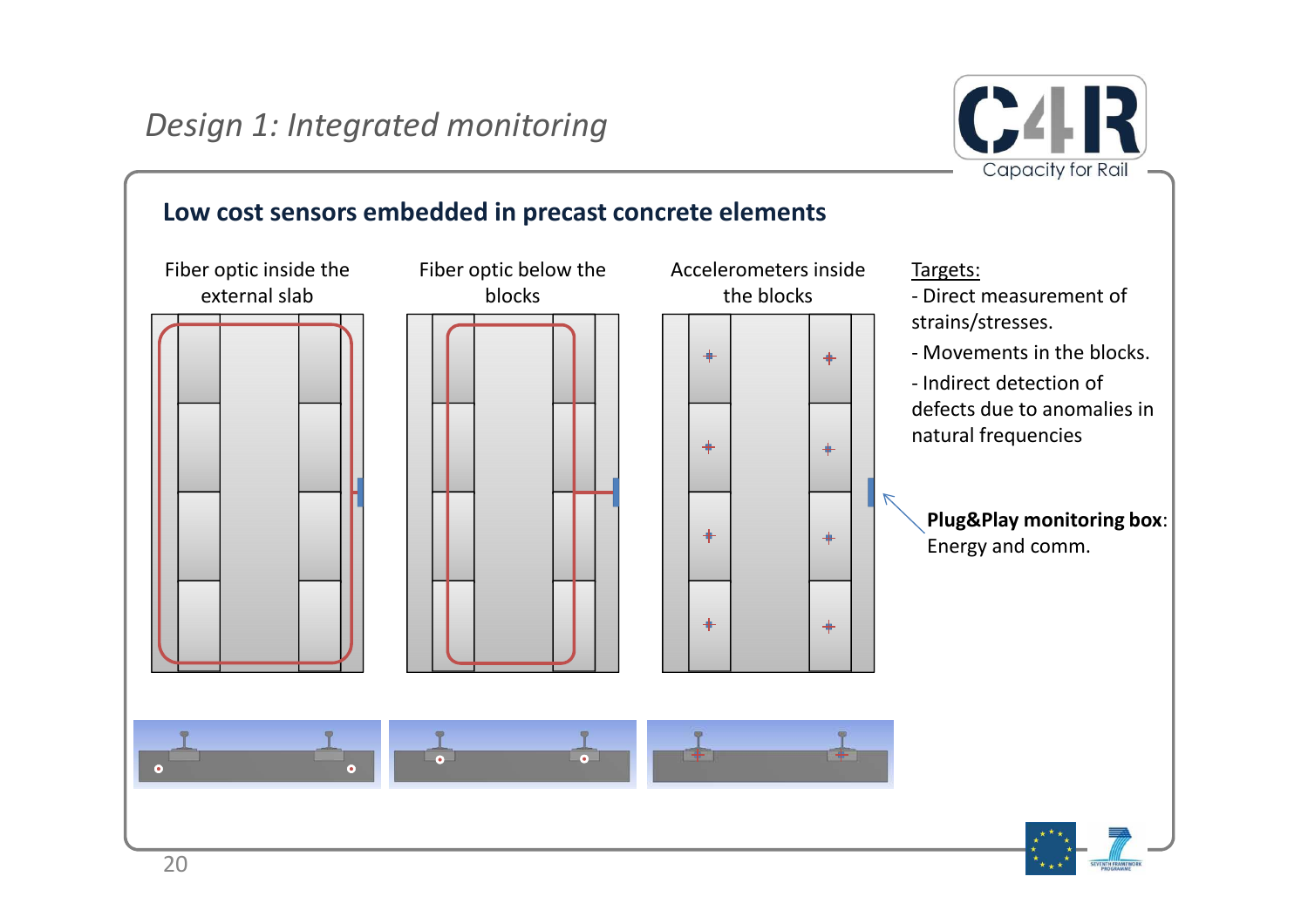### *Design 2: Identification of weak points*



#### **Ladder Track** LCC optimised concept



#### Weak points

- High bending moments in the transversal sleepers
- High stresses in the transition steel plates between beams
- Drainage between the longitudinal beams



#### Failures modes

Failure detection methods

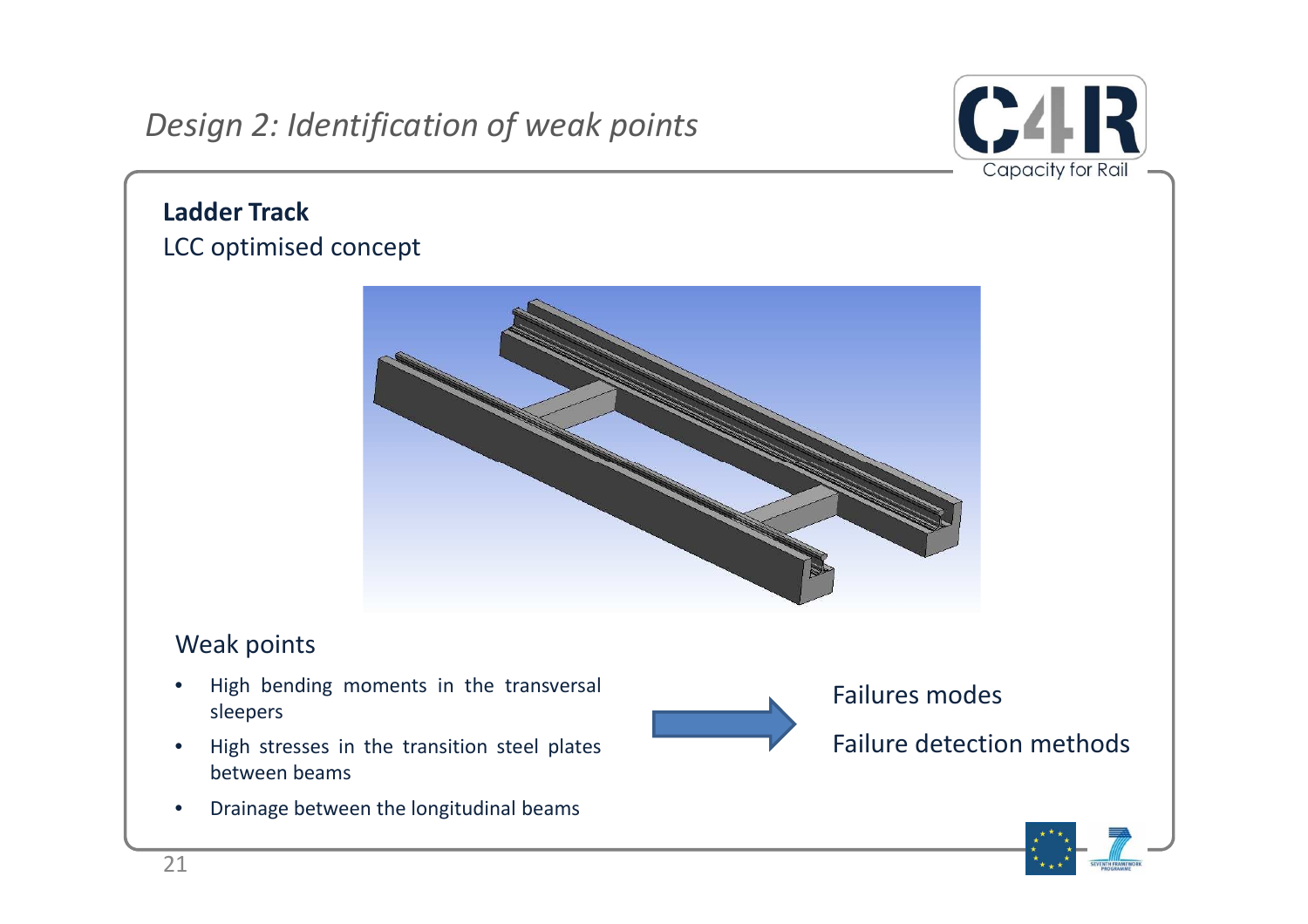

### **Continuous rail support -> Continuous monitoring**



Fiber optic below the continuous rail pad

Strain gauges at the transversal sleepers

Strain gauges at the transition plates

Targets: To detect **excesive strains -> high stresses** To detect **relative movements** between consecutive beams To monitor **train operation**



No need of monitoring boxes: The fiber optic could be the communication/powering way of the monitoring system.

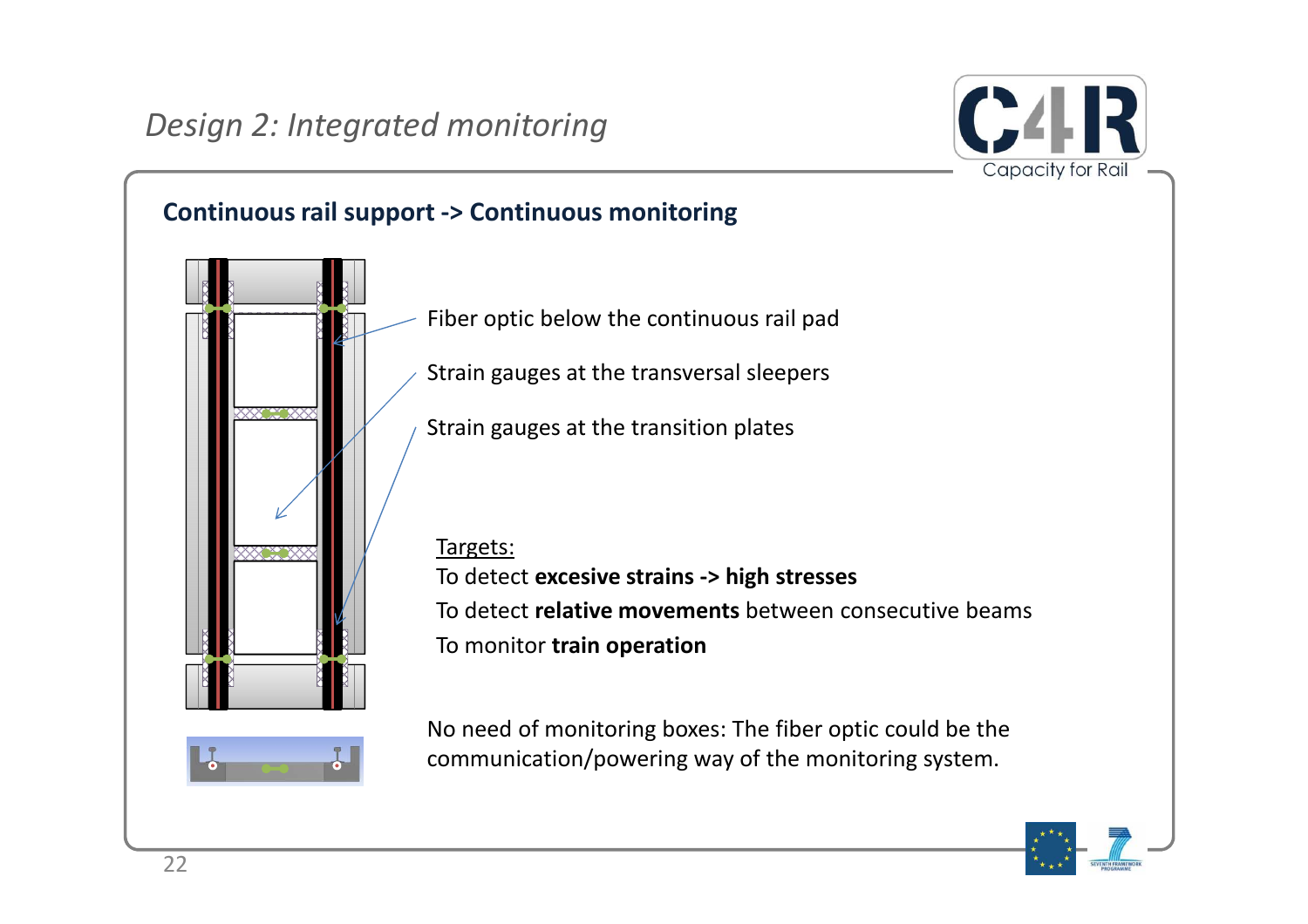

#### **Next steps**

- Analysis of the interaction/interference between sensors and infrastructure elements
- Development of procedures for installation, maintenance and replacement of sensors
- Demonstration of innovative monitoring concepts in new infrastructure, in coordination with SP1

#### **Deliverables**

D43.1. Guidelines for installation and maintenance of sensors D43.2. Demonstration of new monitoring techniques